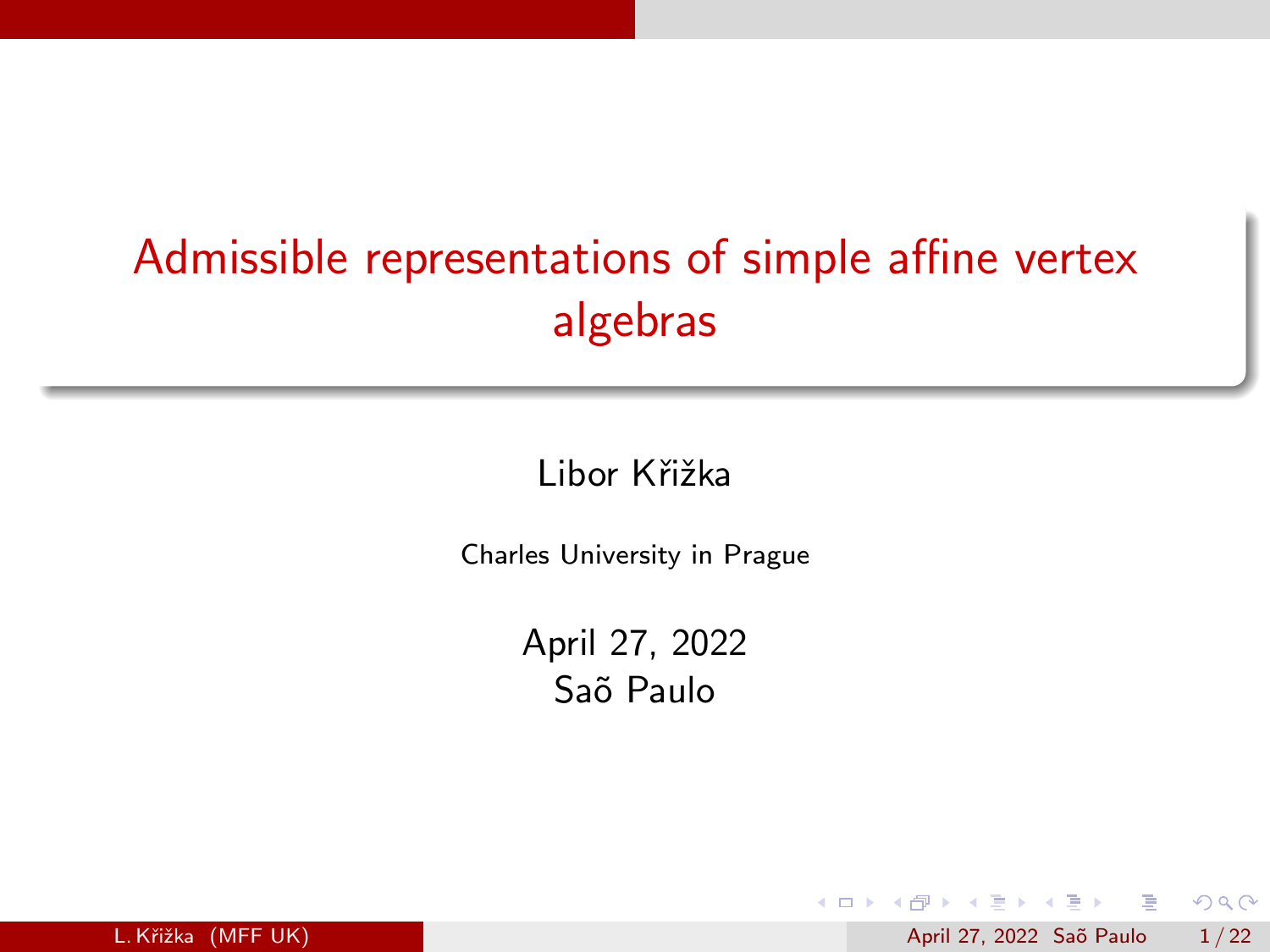# <span id="page-1-0"></span>Positive energy representations

- $\bullet \, \mathcal{V}$  a  $\mathbb{Z}$ -graded vertex algebra
- $\bullet \mathcal{E}(\mathcal{V})$  the category of graded V-modules,  $M \in \mathcal{E}(\mathcal{V})$  provided ...
	- $\bullet$  is a  $\mathcal V$ -module
	- ... is a C-graded vector space
	- $\ldots Y_M(a,z) = \sum_{n \in \mathbb{Z}} a^M_{(n)} z^{-n-1}$  has conformal dimension  $m$  for  $a\in\mathcal{V}_m$ , i.e.  $\deg a_{(n)}^M=-n+m-1$
- $\bullet \mathcal{E}_+(\mathcal{V})$  the category of positive energy V-modules,  $M \in \mathcal{E}_+(\mathcal{V})$ provided . . .
	- $\bullet$  ... M belongs to  $\mathcal{E}(\mathcal{V})$  $\ldots M = \bigoplus_{n=0}^{\infty} M_{\lambda+n}$  with  $M_{\lambda} \neq 0$
- the top degree component

$$
M = \bigoplus_{n=0}^{\infty} M_{\lambda+n} \mapsto M_{\text{top}} = M_{\lambda}
$$

K ロ ▶ K 個 ▶ K 결 ▶ K 결 ▶ - 결 - K 이익(여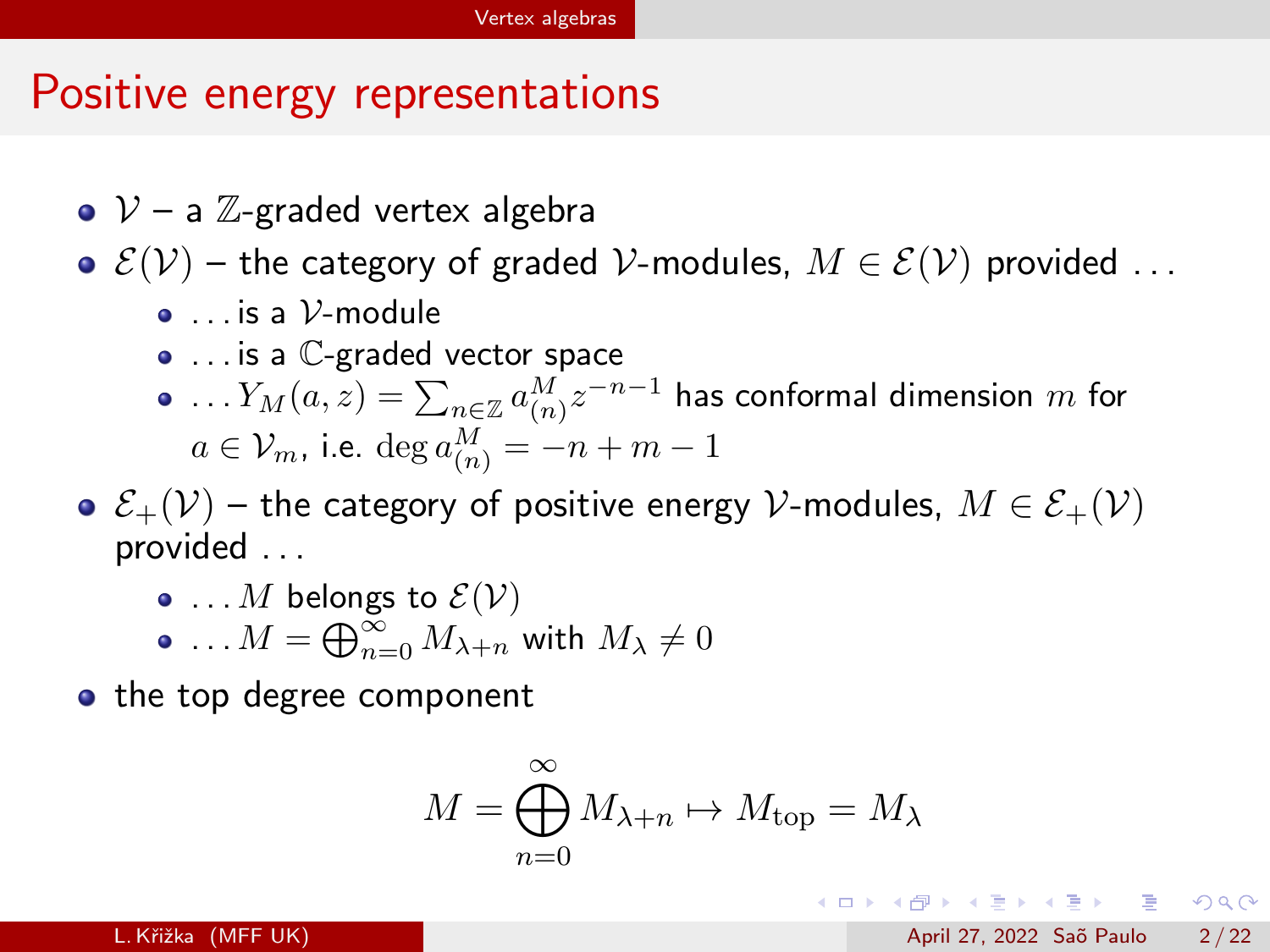### <span id="page-2-0"></span>Zhu's correspondence

- $A(V)$  the Zhu's algebra of V
	- $\bullet$   $A(V)$  is a unital associative algebra
	- $\pi_{\text{Zhu}}: V \to A(V)$  a canonical surjective mapping
	- $M \in \mathcal{E}_+(\mathcal{V}) \implies M_{\text{top}} \in A(\mathcal{V})$ , the action of  $\pi_{\text{Zhu}}(a) \in A(\mathcal{V})$  on  $M_{\rm top}$  is given through  $a_{({\rm deg\,}a-1)}^M$  for  $a\in\mathcal{V}$
- Zhu's correspondence

$$
\begin{Bmatrix}\nM \mapsto M_{\text{top}} \\
\downarrow \text{simple positive energy} \\
\downarrow \quad \downarrow \quad \text{simple } A(\mathcal{V})\text{-modules}\n\end{Bmatrix}
$$

 $\Omega$ 

イロン イ部ン イヨン イヨン 一番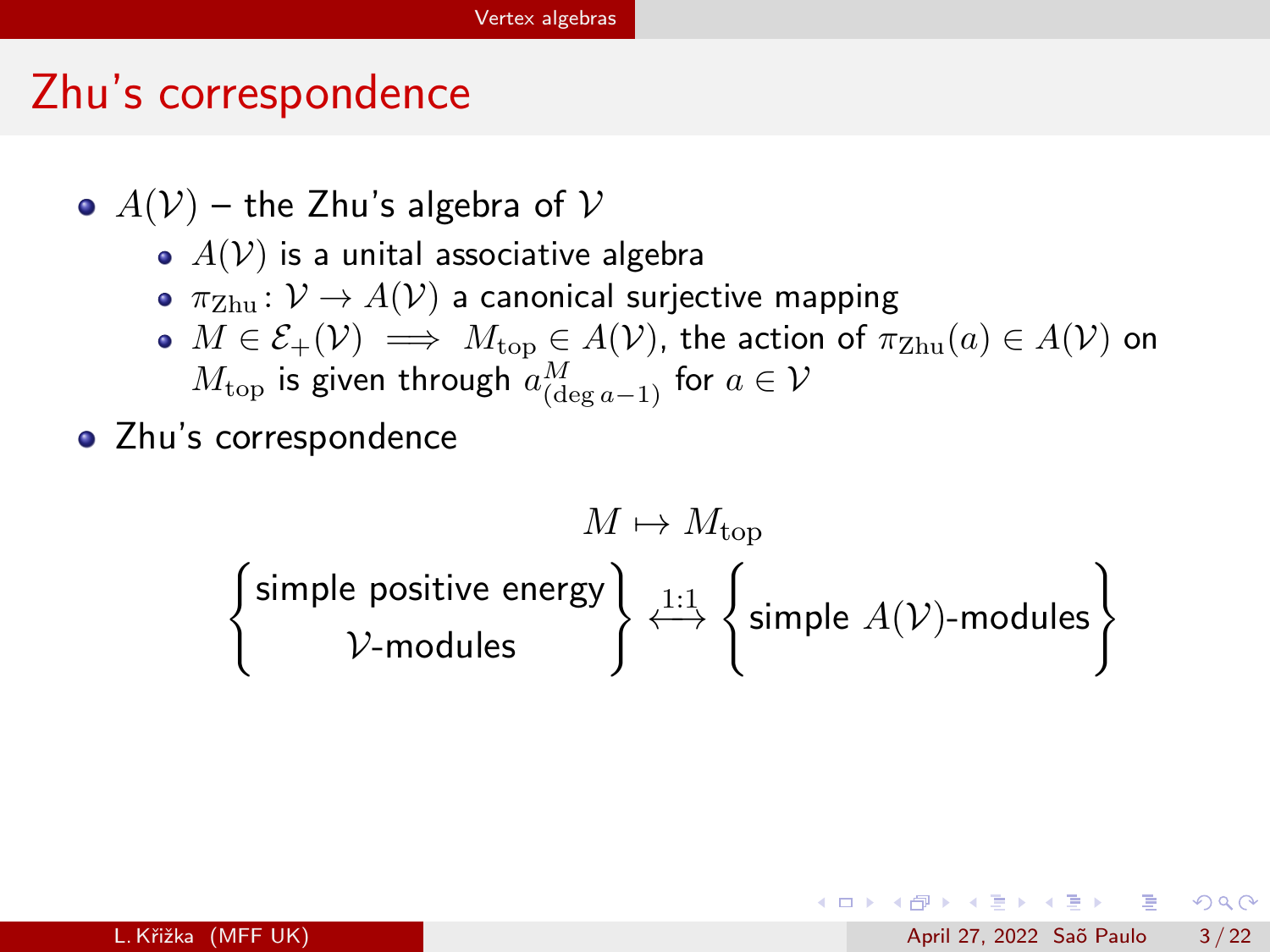### Affine vertex algebras

- $\circ$   $\alpha$  a simple Lie algebra
- $\mathfrak{b}$  a Borel subalgebra of g,  $\mathfrak{b} = \mathfrak{h} \oplus \mathfrak{n}$
- $\kappa_{\frak{g}}$  the Cartan–Killing form on  $\frak{g},\ \kappa_{\frak{g}}=2h^\vee\kappa_0$
- $\kappa$  a g-invariant symmetric bilinear form on g,  $\kappa = k\kappa_0$  for  $k \in \mathbb{C}$
- $\hat{\mathfrak{g}}_{\kappa}$  the affine Kac–Moody algebra associated to g of level  $\kappa$

$$
\mathfrak{g}_\kappa=\mathfrak{g}(\!(t)\!)\oplus\mathbb{C} c
$$

- $[a_m,b_n]=[a,b]_{m+n}+\kappa(a,b)\delta_{m,-n} c,\ a_n=a\otimes t^n$  for  $a\in\mathfrak{g},\ n\in\mathbb{Z}$
- c is the cental element of  $\widehat{\mathfrak{g}}_{\kappa}$

# $\mathcal{V}^{\kappa}(\mathfrak{g})$  – the universal affine vertex algebra  $\mathcal{V}^{\kappa}(\mathfrak{g}) = U(\widehat{\mathfrak{g}}_{\kappa}) \otimes_{U(\mathfrak{g}[[t]] \oplus \mathbb{C}c)} \mathbb{C} \simeq U(\mathfrak{g} \otimes_{\mathbb{C}} t^{-1} \mathbb{C}[t^{-1}]) \otimes_{\mathbb{C}} \mathbb{C}c$  $a(z)=\sum_{n\in\mathbb{Z}}a_{n}z^{-n-1}$  for  $a\in\mathfrak{g}$  $[a(z), b(w)] = [a, b](w)\delta(z - w) + \kappa(a, b)\partial_w\delta(z - w)$  for  $a, b \in \mathfrak{g}$

•  $\mathcal{L}_{\kappa}(\mathfrak{g})$  – the simple affine vertex algebra  $\mathcal{V}^{\kappa}(\mathfrak{g})$  and  $\mathcal{L}_{\kappa}(\mathfrak{g})$  are  $\mathbb{N}_0$ -graded vertex alge[br](#page-2-0)a[s](#page-4-0) 4 8 7 4 2 7 4 2 × 2 × 3 4 4 5 × 4 2 × 4 2 × 4 2 × 4 2 × 4 2 × 4 2 × 4 2 × 4 2 × 4 2 × 4 2 × 4 2 × 4 2 × 4 2 × 4 2 × 4 2 × 4 2 × 4 2 × 4 2 × 4 2 × 4 2 × 4 2 × 4 2 × 4 2 × 4 2 × 4 2 × 4 2 × 4 2 × 4 2 × 4 2 × 4 2 × 4 2 × 4 2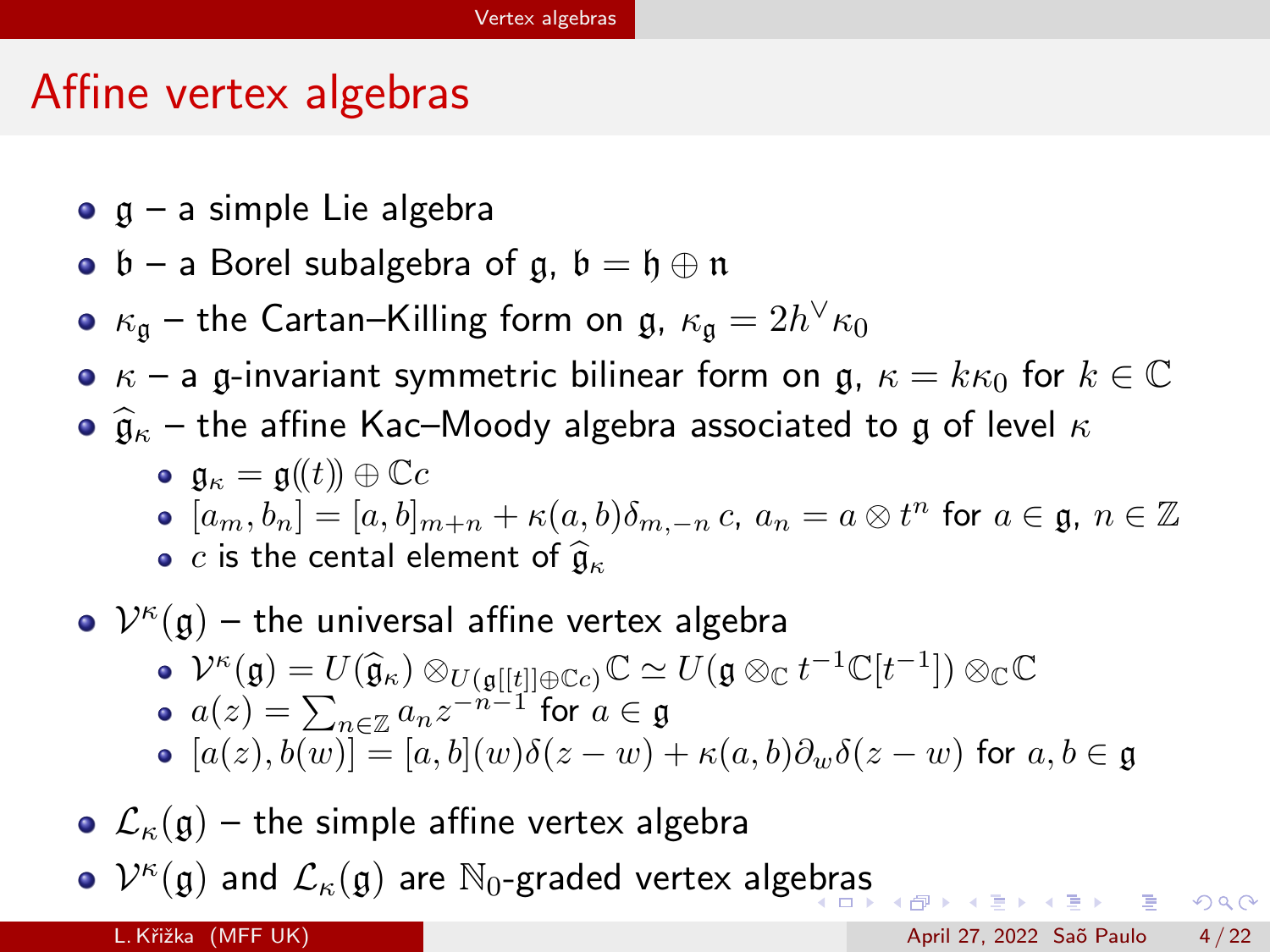# <span id="page-4-0"></span>Zhu's correspondence

\n- \n
$$
\mathcal{V}^{\kappa}(\mathfrak{g}) \Longrightarrow A(\mathcal{V}^{\kappa}(\mathfrak{g})) \simeq U(\mathfrak{g})
$$
\n
\n- \n $\left\{\n \begin{array}{l}\n \text{simple positive energy} \\
 \mathcal{V}^{\kappa}(\mathfrak{g})\text{-modules}\n \end{array}\n \right\}\n \xrightarrow{1:1}\n \left\{\n \text{simple } U(\mathfrak{g})\text{-modules}\n \right\}$ \n
\n- \n $\mathcal{L}_{\kappa}(\mathfrak{g}) \Longrightarrow A(\mathcal{L}^{\kappa}(\mathfrak{g})) \simeq U(\mathfrak{g})/I_{\kappa}(\mathfrak{g}), I_{\kappa}(\mathfrak{g})\n \text{ is a two-sided ideal of}\n \end{array}$ \n
\n- \n $\left\{\n \begin{array}{l}\n \text{simple positive energy} \\
 \mathcal{L}_{\kappa}(\mathfrak{g})\text{-modules}\n \end{array}\n \right\}\n \xrightarrow{1:1}\n \left\{\n \text{simple } U(\mathfrak{g})/I_{\kappa}(\mathfrak{g})\text{-modules}\n \right\}$ \n
\n

**•** E is a  $U(\mathfrak{g})/I_{\kappa}(\mathfrak{g})$ -module  $\Longleftrightarrow$  E is a g-module,  $I_{\kappa}(\mathfrak{g}) \subset \text{Ann}_{U(\mathfrak{g})}E$ 

K ロ ▶ K 個 ▶ K 로 ▶ K 로 ▶ 『로 』 ◇ Q Q @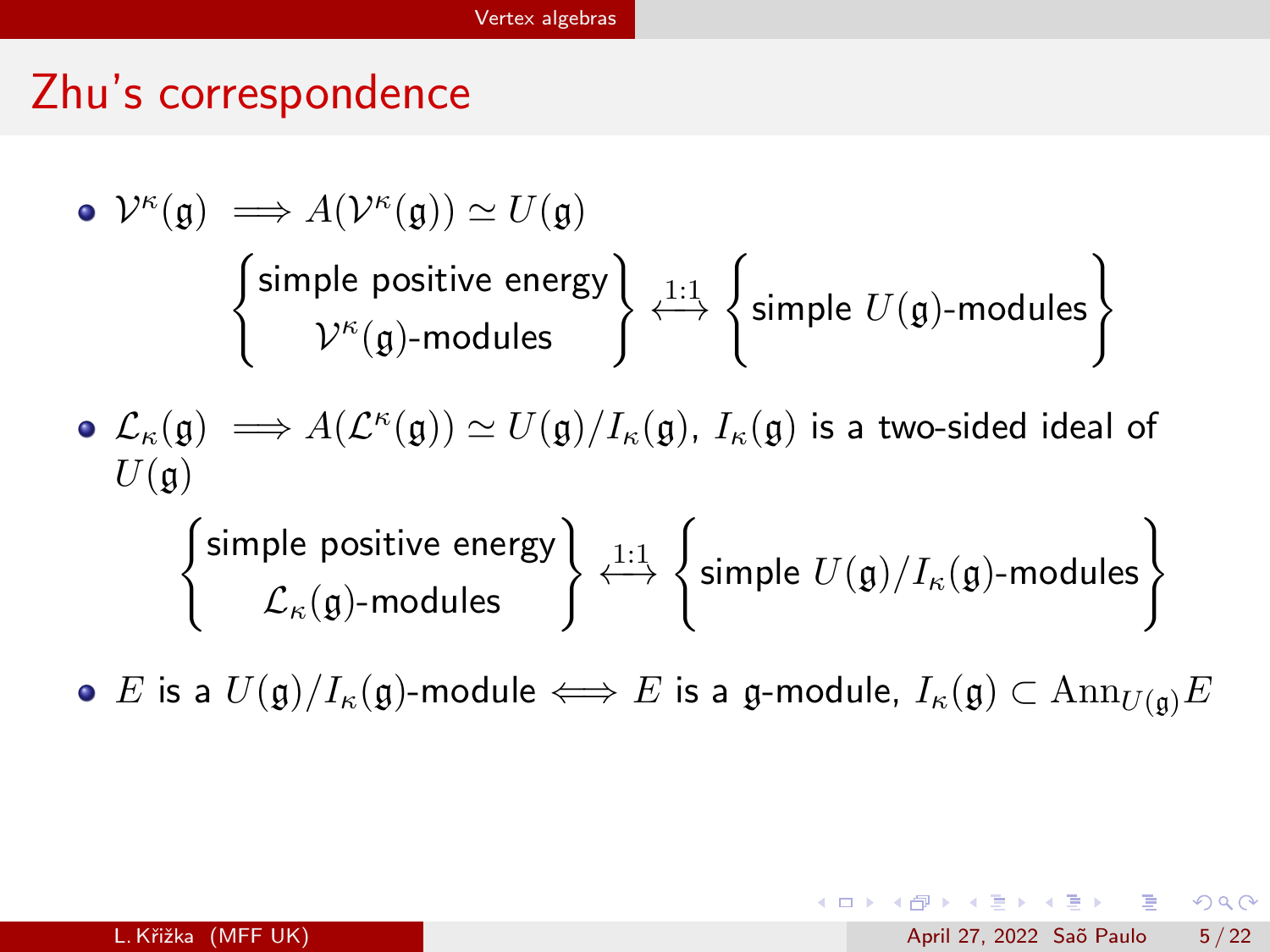### Associated variety

$$
\bullet\ U(\mathfrak{g})\implies \operatorname{gr} U(\mathfrak{g})\simeq S(\mathfrak{g})\simeq \mathbb{C}[\mathfrak{g}^*]
$$

- $\bullet$  I a left ideal of  $U(\mathfrak{g})$
- $\mathcal{V}(I)$  the associated variety of  $I$ ,  $\mathcal{V}(I) \subset \mathfrak{g}^*$

$$
\mathcal{V}(I) = \operatorname{Specm}(S(\mathfrak{g})/\operatorname{gr} I)
$$

- I is a two-sided ideal  $\implies$   $V(I)$  is invariant under the adjoint action of G (connected algebraic group with its Lie algebra  $g$ )
- $L^{\mathfrak{g}}_{\mathfrak{h}}$  $\mathfrak{s}_\mathfrak{b}(\lambda)$  – the simple highest weight module with highest weight  $\lambda\in\mathfrak{h}^*$
- $I$  a primitive ideal of  $U(\mathfrak{g})$ 
	- there exists  $\lambda \in \mathfrak{h}^*$  such that  $I = {\rm Ann}_{U(\mathfrak{g})}L^{\mathfrak{g}}_{\mathfrak{b}}(\lambda)$  [Duflo '77]
	- $V(I) = \overline{\mathcal{O}^*}$  for a nilpotent orbit  $\mathcal O$  of  $\mathfrak g$  [Joseph '85]
- a simple g-module E belongs to a nilpotent orbit O of g if  $V(I) = \overline{O^*}$

**KOD KARD KED KED E VAN**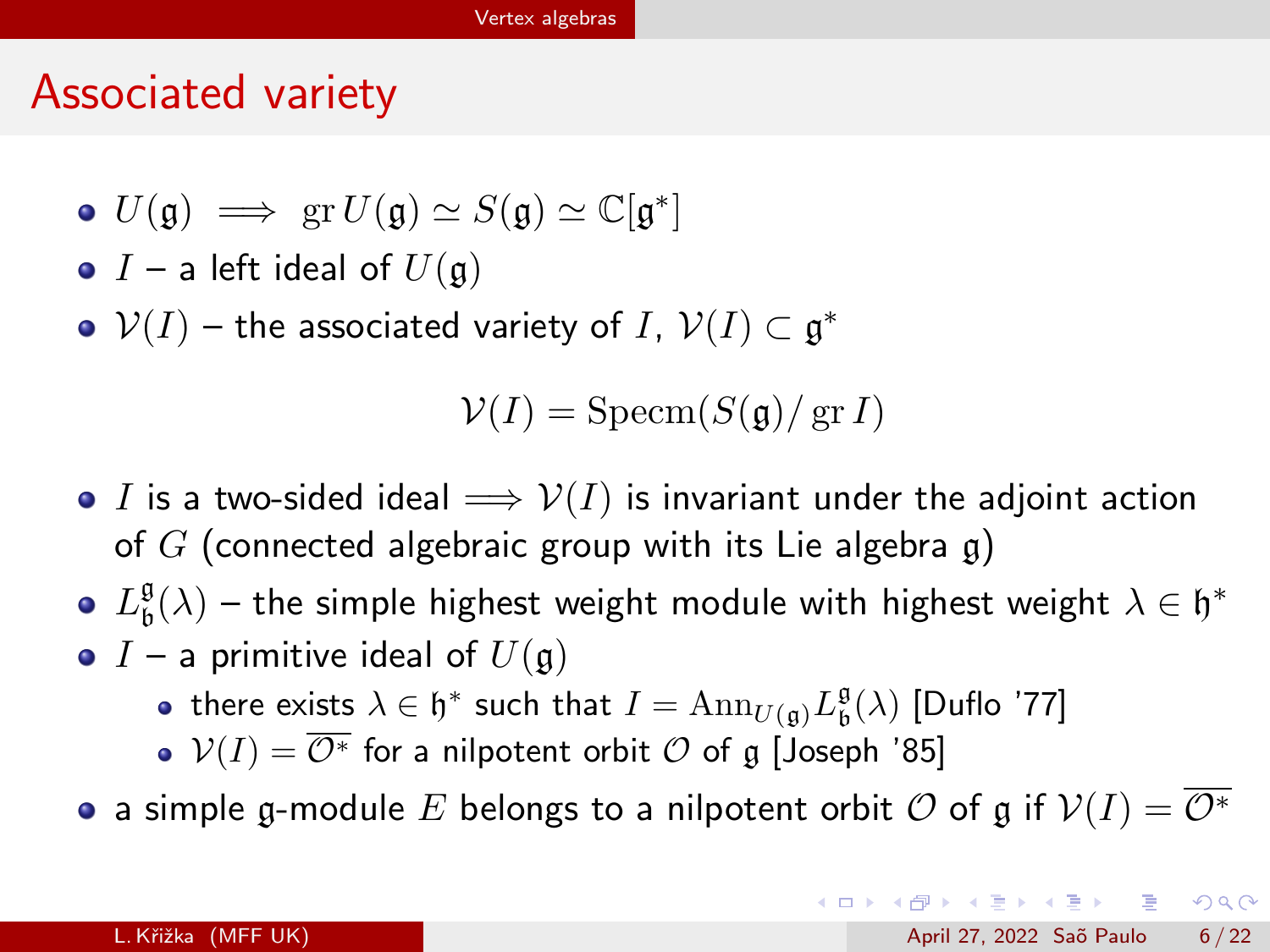# <span id="page-6-0"></span>Zhu's correspondence

- E is a simple  $U(\mathfrak{g})/I_{\kappa}(\mathfrak{g})$ -module  $\iff$  E is a simple g-module,  $I_{\kappa}(\mathfrak{g}) \subset \text{Ann}_{U(\mathfrak{g})}E$
- $E$  is a simple g-module  $\Longrightarrow \mathrm{Ann}_{U(\mathfrak{g})}E=\mathrm{Ann}_{U(\mathfrak{g})}L_{\mathfrak{b}}^{\mathfrak{g}}$  $\frac{\mathfrak{g}}{\mathfrak{b}}(\lambda)$  for some  $λ ∈ *h*<sup>*</sup>$
- The goal is to determine all  $\lambda\in\mathfrak{h}^*$  such that  $I_\kappa(\mathfrak{g})\subset \text{Ann}_{U(\mathfrak{g})}L^{\mathfrak{g}}_\mathfrak{b}$  $\frac{\mathfrak{g}}{\mathfrak{b}}(\lambda)$
- **o** difficult problem in general
- known for generic and admissible levels

 $\Omega$ 

イロン イ部ン イヨン イヨン 一番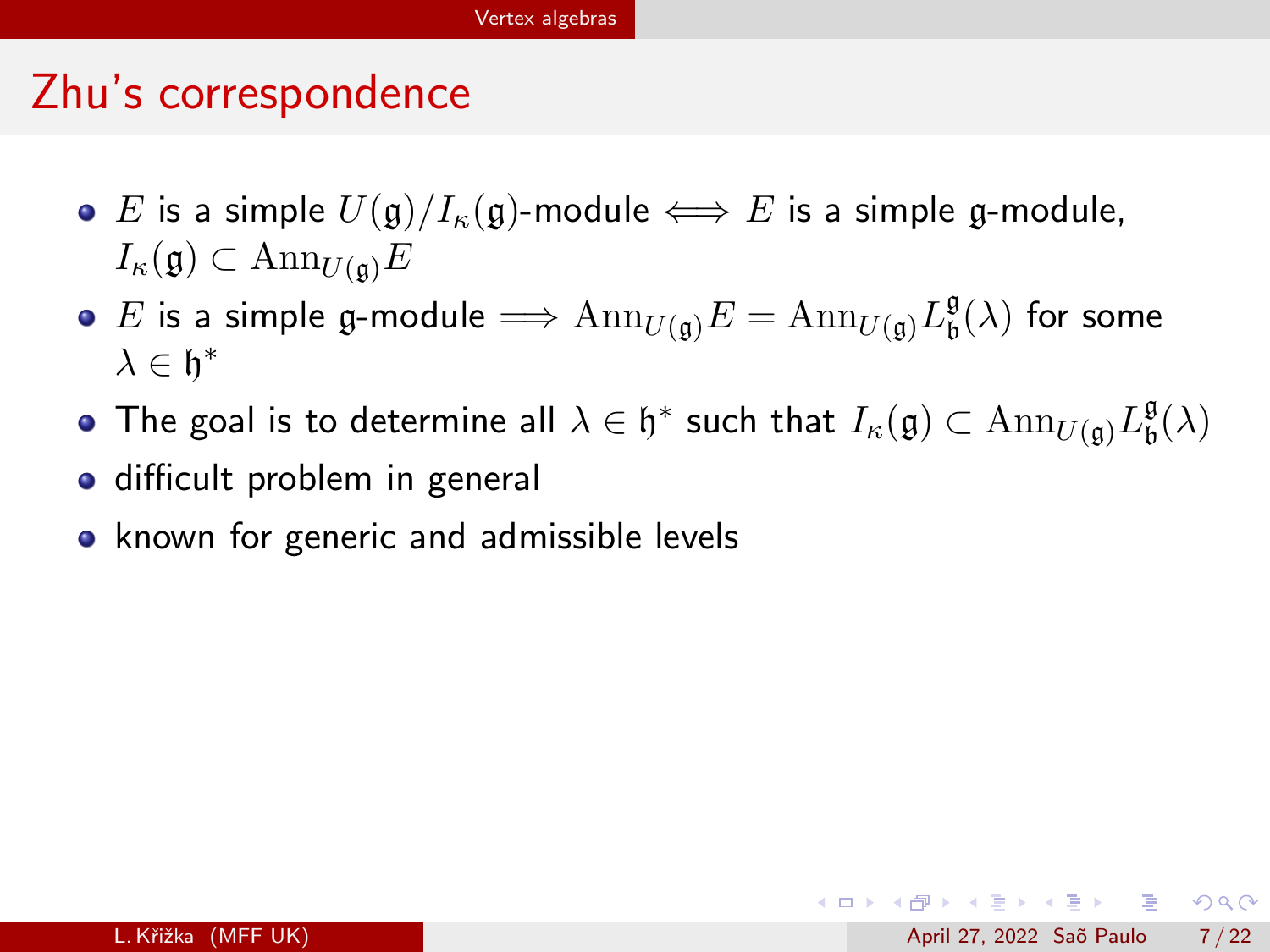# <span id="page-7-0"></span>Admissible levels

• 
$$
\hat{\mathfrak{g}}_{\kappa}
$$
 – the affine Kac–Mody algebra

• 
$$
\widehat{\mathfrak{h}} = \mathfrak{h} \otimes_{\mathbb{C}} \mathbb{C}1 \oplus \mathbb{C}c
$$
 – the Cartan subalgebra of  $\widehat{\mathfrak{g}}_{\kappa}$ 

$$
\bullet \quad \widehat{\mathfrak{h}}^* \simeq \mathfrak{h}^* \oplus \mathbb{C}\Lambda_0, \ \Lambda_0|_{\mathfrak{h} \otimes_{\mathbb{C}} \mathbb{C} 1} = 0, \ \Lambda_0(c) = 1
$$

 $\widehat{\Delta}(\lambda)$  – the integral root system of  $\lambda \in \widehat{\mathfrak{h}}^*$ 

$$
\widehat{\Delta}(\lambda) = \{ \alpha \in \widehat{\Delta}^{\text{re}}; \langle \lambda + \widehat{\rho}, \alpha^{\vee} \rangle \in \mathbb{Z} \}, \quad \widehat{\rho} = \rho + h^{\vee} \Lambda_0
$$

\n- \n
$$
\lambda \in \hat{\mathfrak{h}}^*
$$
 is admissible provided\n
	\n- i)  $\lambda$  is regular dominant, that is  $\langle \lambda + \hat{\rho}, \alpha^{\vee} \rangle \notin -\mathbb{N}_0$  for all  $\alpha \in \hat{\Delta}^{\text{re}}_+$  \n ii) the Q-span of  $\hat{\Delta}(\lambda)$  contains  $\hat{\Delta}^{\text{re}}$ \n
	\n

• a level  $\kappa = k\kappa_0$  is admissible if  $\lambda = k\Lambda_0$  is an admissible weight • [Kac–Wakimoto '89]

$$
k + h^{\vee} = \frac{p}{q} \text{ with } p, q \in \mathbb{N}, \ (p, q) = 1, \ p \ge \begin{cases} h^{\vee} & \text{if } (r^{\vee}, q) = 1, \\ h & \text{if } (r^{\vee}, q) = r^{\vee}, \end{cases}
$$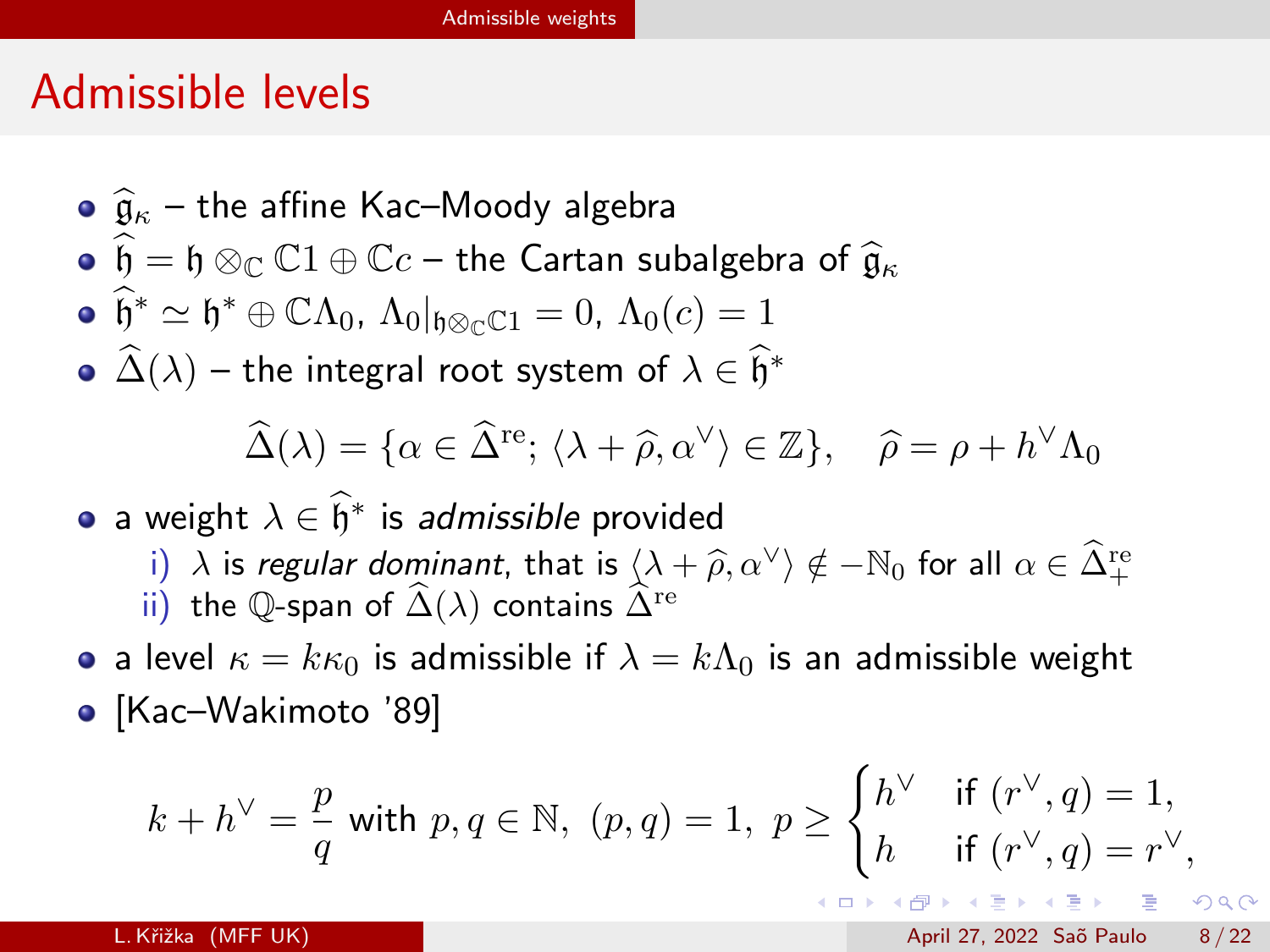# Admissible levels

#### Theorem (Arakawa '15)

Let  $\kappa = k \kappa_0$  be an admissible level for g with denominator  $q \in \mathbb{N}$ . Then there exists a nilpotent orbit  $\mathcal{O}_q$  of  $\mathfrak g$  such that  $\mathcal{V}(I_k)=\overline{\mathcal{O}_q^*}.$ 

**■** E is a simple  $U(\mathfrak{g})/I_{\kappa}(\mathfrak{g})$ -module which belongs to  $\mathcal{O}$   $\Longrightarrow$  $I_{\kappa}(\mathfrak{g}) \subset \text{Ann}_{U(\mathfrak{g})}E \Longrightarrow \mathcal{O} \subset \overline{\mathcal{O}_a}$ 

 $\Omega$ 

 $\mathbf{A} \equiv \mathbf{A} + \mathbf{A} \mathbf{B} + \mathbf{A} \mathbf{B} + \mathbf{A} \mathbf{B} + \mathbf{B} \mathbf{B}$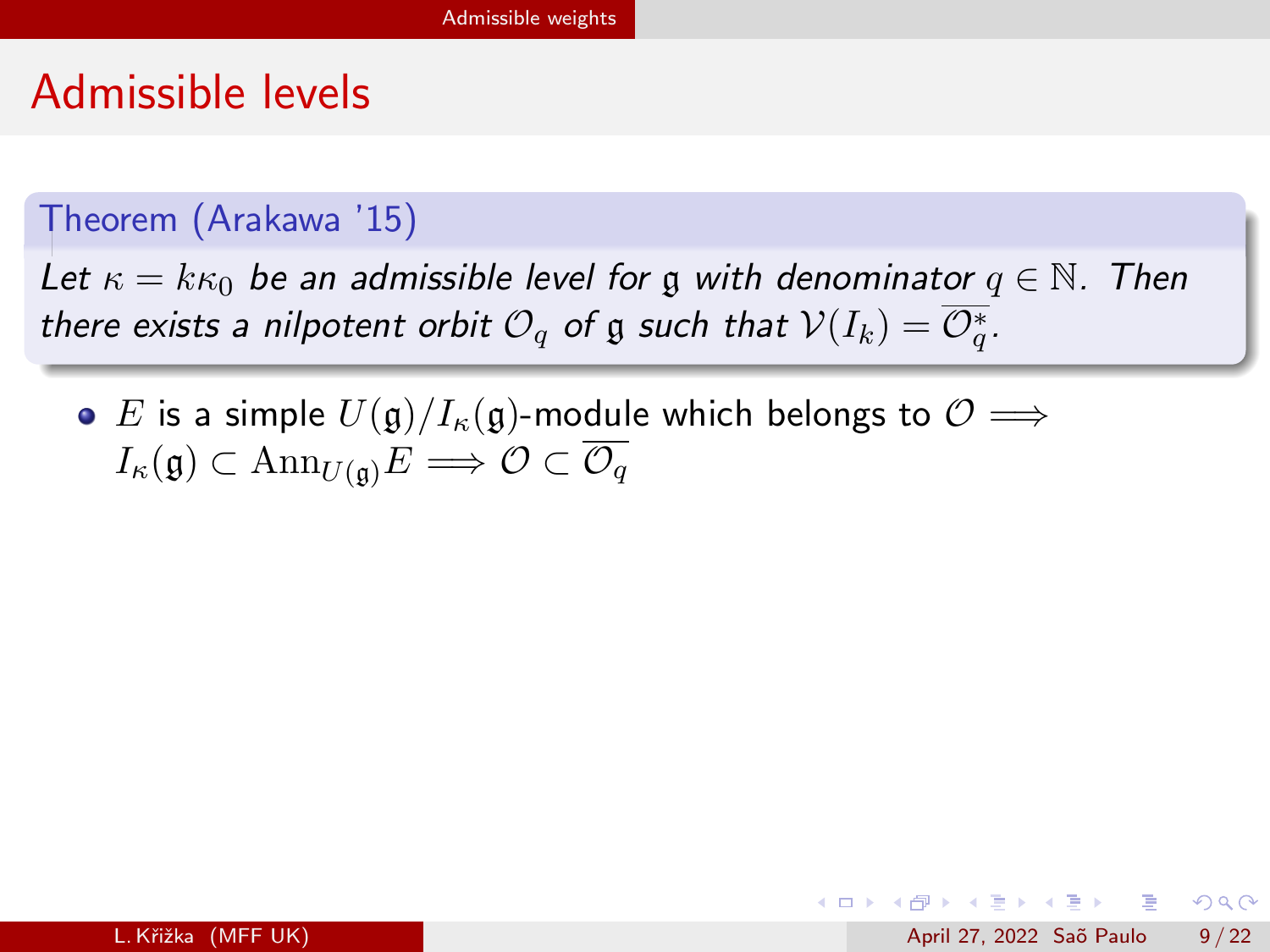# Principal admissible weights

a weights  $\lambda \in \widehat{\mathfrak{h}}^*$  is principal admissible of an admissible level  $k$  if there is an element y of the extended affine Weyl group W of g such that  $\widehat{\Delta}(\lambda) = y(\widehat{\Delta}(k\Lambda_0))$ 

$$
\overline{\Pr}_k = \{ \lambda \in \mathfrak{h}^*; \, \lambda + k\Lambda_0 \in \Pr_k \}
$$

#### Theorem (Arakawa '16)

Let  $\kappa=k\kappa_0$  be an admissible level for  $\mathfrak g$ . Then the simple  $\mathfrak g$ -module  $L^{\mathfrak g}_{\mathfrak b}$  $\frac{\mathfrak{g}}{\mathfrak{b}}(\lambda)$ with  $\lambda\in\mathfrak{h}^*$  is a  $U(\mathfrak{g})/I_\kappa(\mathfrak{g})$ -module if and only if  $\lambda\in\overline{\mathrm{Pr}}_k.$ 

- The goal is to describe the set  $\overline{\Pr}_k$
- for  $g = gI_2$  all highest weights were classified by [Adamović–Milas '95, Dong–Li–Mason '97]

**KOD KARD KED KED E VAN**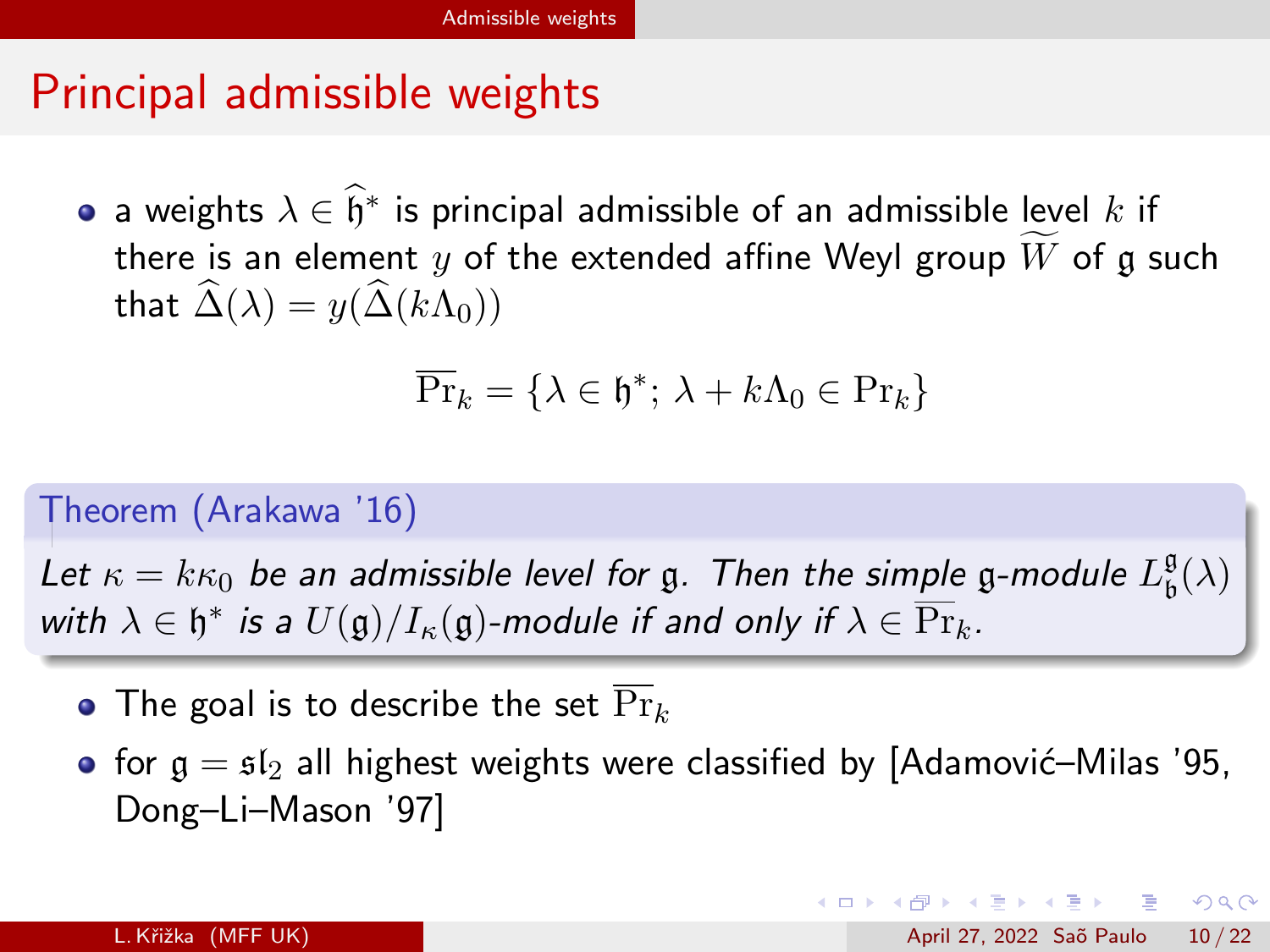# <span id="page-10-0"></span>Principal admissible weights

 $\circ$   $\circ$  – a nilpotent orbit of g

$$
\overline{\Pr}_{k}^{\mathcal{O}} = \{ \lambda \in \overline{\Pr}_{k}; \ \mathcal{V}(\mathrm{Ann}_{U(\mathfrak{g})} L_{\mathfrak{b}}^{\mathfrak{g}}(\lambda)) = \overline{\mathcal{O}^*} \}
$$

**o** decomposition

$$
\overline{\Pr}_k = \bigsqcup_{\mathcal{O} \subset \overline{\mathcal{O}_q}} \overline{\Pr}_k^{\mathcal{O}},
$$

 $\mathcal{A} \cong \mathcal{B} \times \mathcal{A} \cong \mathcal{B}$ 

**← ロ → → ← 何 →** 

 $OQ$ 

- 로

L. Křižka (MFF UK) April 27, 2022 Saõ Paulo 11 / 22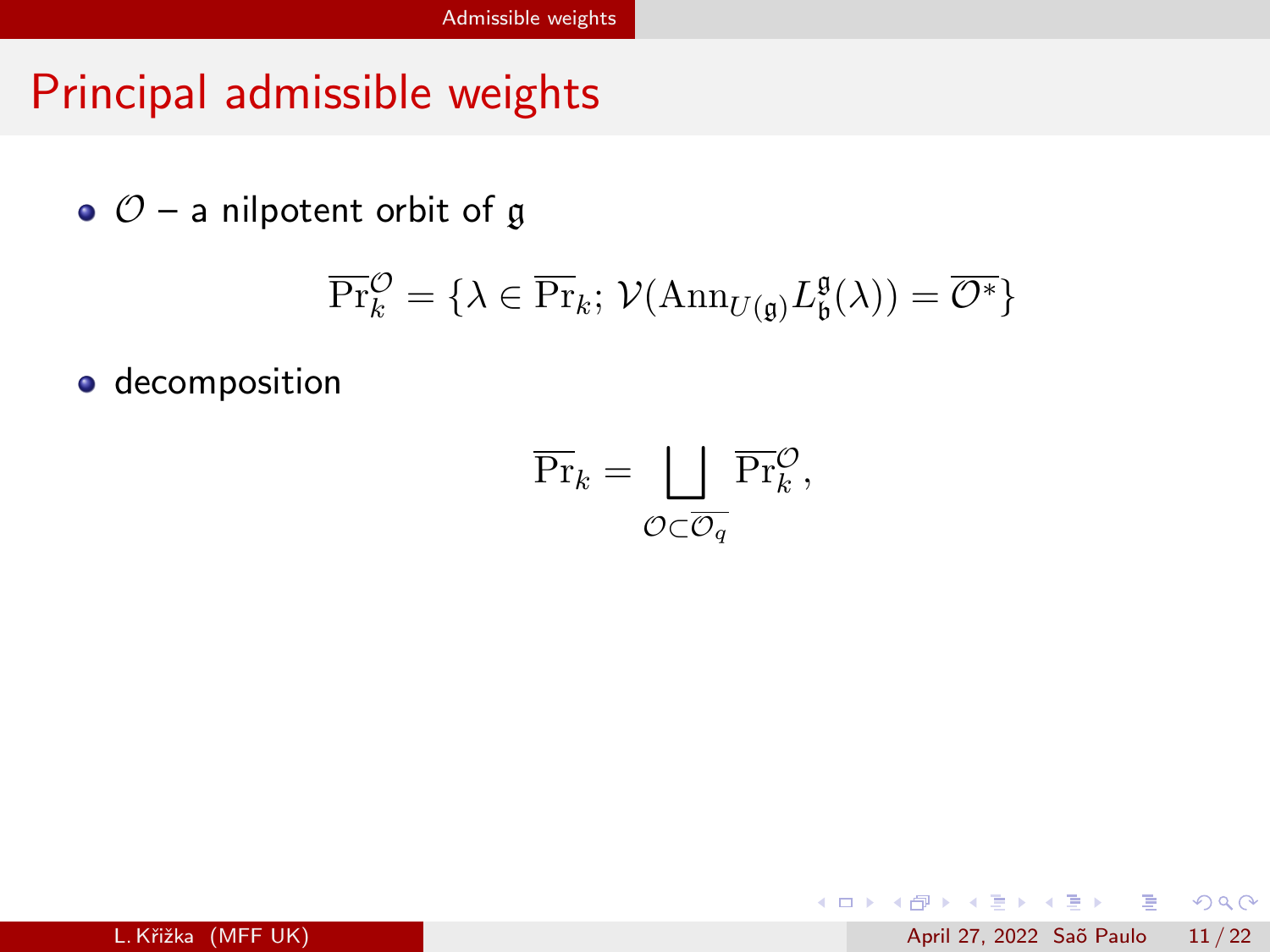# <span id="page-11-0"></span>Principal admissible weights for  $\mathfrak{sl}_{n+1}$

• 
$$
\mathfrak{g} = \mathfrak{sl}_{n+1}, k \in \mathbb{Q}
$$
  

$$
k + n + 1 = \frac{p}{q} \text{ with } p, q \in \mathbb{N}, (p, q) = 1, p \ge n + 1.
$$

 $\Psi \Pi = {\alpha_1, \alpha_2, \ldots, \alpha_n}$  – the set of simple roots

 $\bullet$   $\mathcal{P}_{n+1}$  – the set of partitions of  $n+1$ , it parameterizes nilpotent orbits of g

• 
$$
\mathcal{O}_q = \mathcal{O}_{[q^r,s]}, n+1 = qr + s, r, s \in \mathbb{N}_0, 0 \le s \le q-1
$$
  

$$
\overline{\Pr}_k = \bigsqcup_{\mathcal{O} \subset \overline{\mathcal{O}_q}} \overline{\Pr}_k^{\mathcal{O}},
$$

$$
\begin{aligned}\n\bullet \ \lambda &= [\lambda_1, \lambda_2, \dots, \lambda_r] \in \mathcal{P}_{n+1} \\
\Sigma_\lambda &= \{ \alpha_1, \dots, \alpha_{\lambda_1 - 1}, \alpha_{\lambda_1 + 1}, \dots, \alpha_{\lambda_1 + \lambda_2 - 1}, \dots, \alpha_{\lambda_1 + \dots + \lambda_{r-1} + 1}, \dots, \\
\alpha_{\lambda_1 + \dots + \lambda_r - 1} \}\n\end{aligned}
$$

 $\bullet$  $\bullet$  $\bullet$  p<sub>λ</sub> – the stan[d](#page-7-0)ard parabolic subalgebra of g d[ete](#page-12-0)[r](#page-10-0)[mi](#page-11-0)[n](#page-12-0)ed[b](#page-14-0)[y](#page-6-0)  $\Sigma_{\lambda}$  $QQQ$ L. Křižka (MFF UK) April 27, 2022 Sa˜o Paulo 12 / 22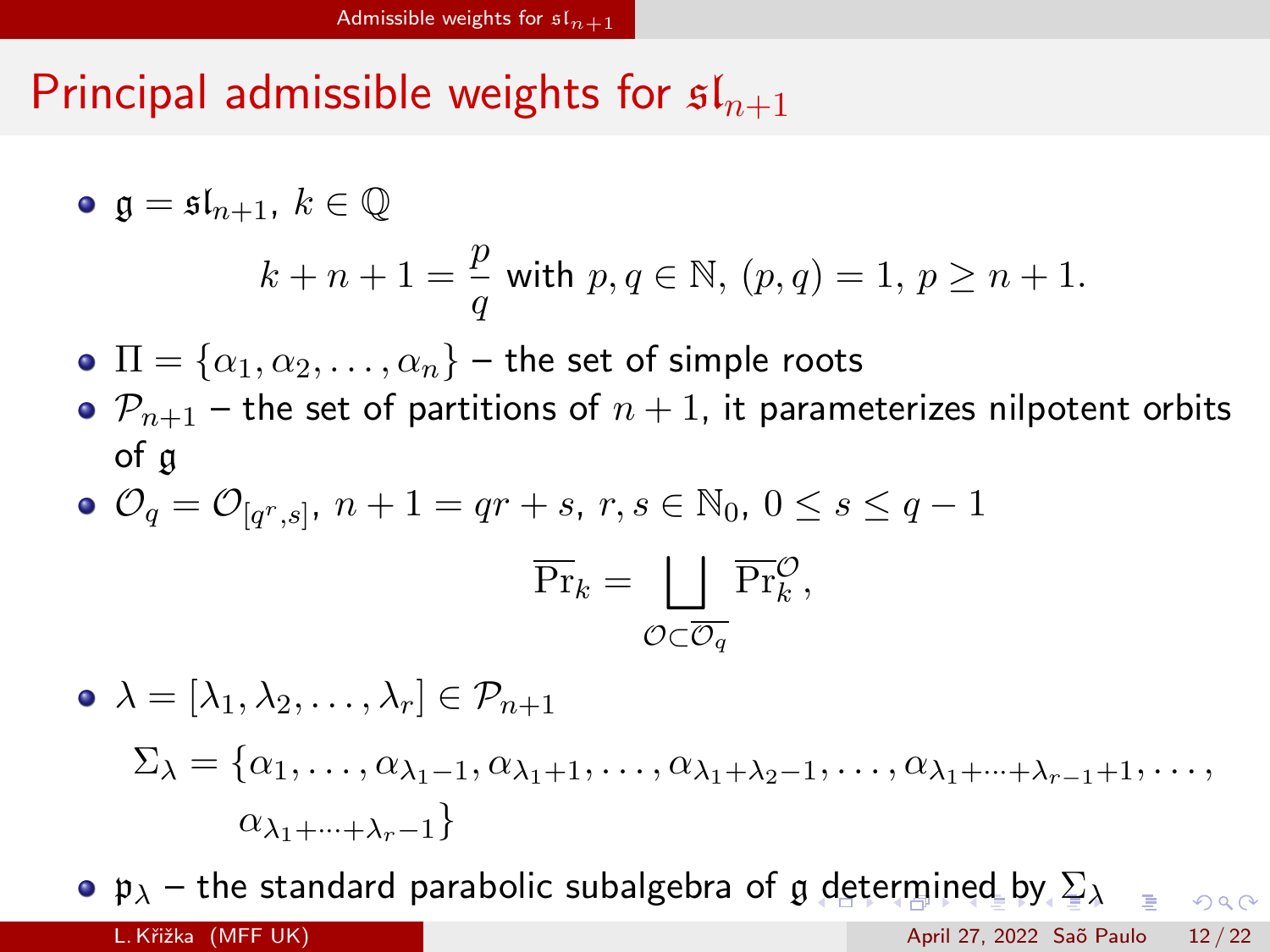# <span id="page-12-0"></span>Parabolic subalgebras

 $\bullet$  p – a standard (contains b) parabolic subalgebra of g

• 
$$
\Sigma_p = {\alpha \in \Pi; \mathfrak{g}_{\alpha} \subset p}
$$
  
•  $\mathcal{O} = (C_n \bot) \text{reg}$  the Bichardson orbit att

- $\mathcal{O}_{\mathfrak{p}} = (G.\mathfrak{p}^{\perp})^{\rm reg}$  the Richardson orbit attached to  $\mathfrak{p}$
- $W_p$  the subgroup of W generated by  $s_\alpha$  for  $\alpha \in \Sigma_p$
- $\bullet$   $W^{\mathfrak{p}}$  the set of minimal coset representatives of  $W_{\mathfrak{p}}\backslash W$
- equivalence relation  $∼$

 $\mathfrak{p}_1 \sim \mathfrak{p}_2 \Longleftrightarrow$  there exists  $w \in W$  such that  $\Delta_{\Sigma_1} = w(\Delta_{\Sigma_2})$ 

\n- [p] – the equivalence class attached to 
$$
\mathfrak{p}
$$
\n- $W_+$  – the subgroup of  $W$  generated by the element  $w_1 = s_1 s_2 \dots s_n$
\n- $w_1^{n+1} = e$
\n- $W_+ = \{e, w_1, \ldots, w_n\}, w_j = w_1^j$
\n

• equivalence relation  $\sim_{+}$ 

 $\mathfrak{p}_1 \sim_{+} \mathfrak{p}_2 \Longleftrightarrow$  there exists  $w \in W_+$  such that  $\Sigma_1 = w(\Sigma_2)$ .

**KOD KARD KED KED E VAN** 

$$
\begin{array}{ll} \bullet & [\mathfrak{p}]_+ - \mathsf{the \hspace{1mm} equivalence \hspace{1mm} class \hspace{1mm} attached \hspace{1mm} to \hspace{1mm} \mathfrak{p} \\ \bullet & W^{\mathfrak{p}}_+ = \{ w \in W_+;\hspace{1mm} w(\Sigma_{\mathfrak{p}}) = \Sigma_{\mathfrak{p}} \} \end{array}
$$

L. Křižka (MFF UK) April 27, 2022 Sa˜o Paulo 13 / 22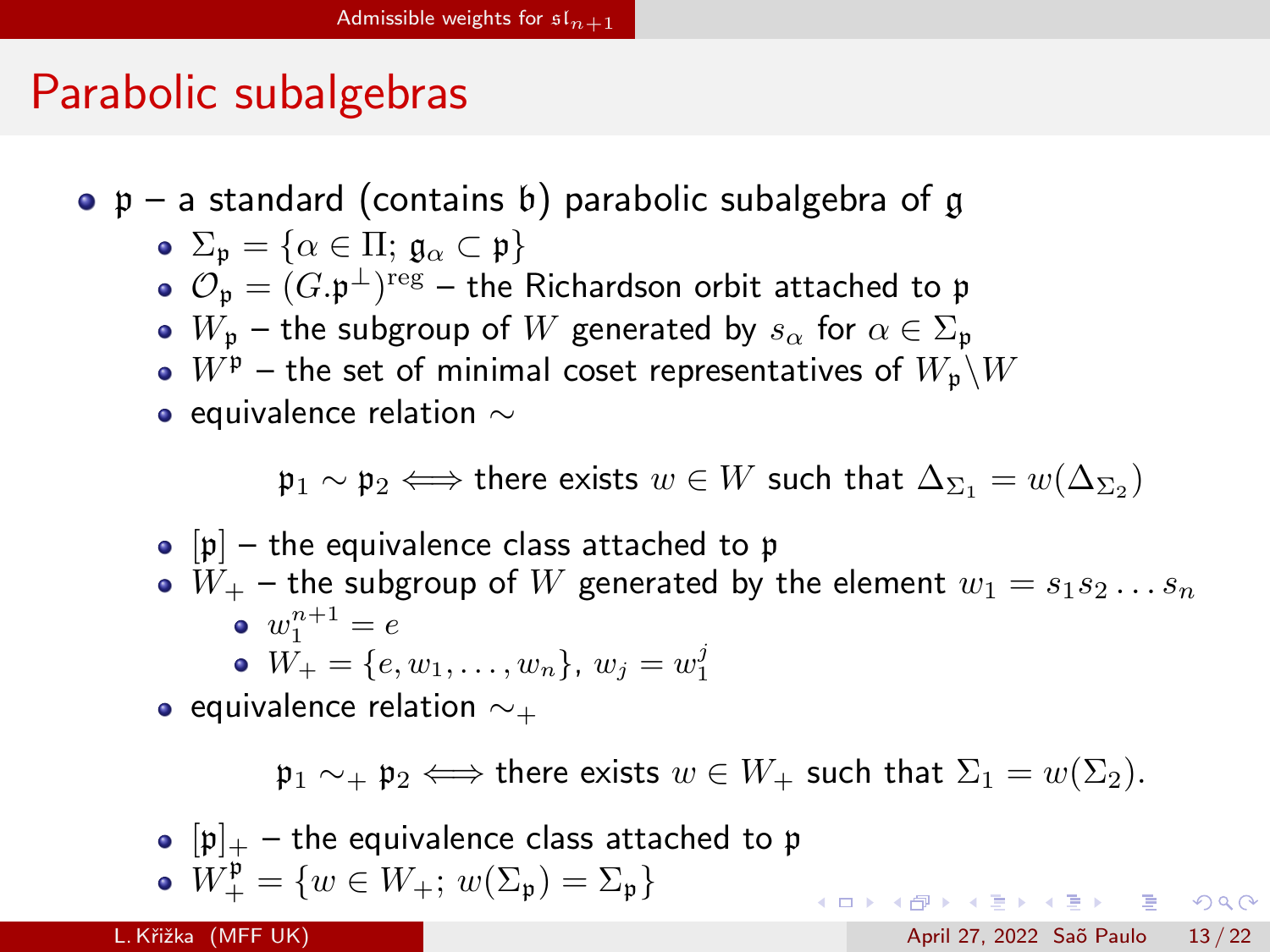#### <span id="page-13-0"></span>Theorem (Futorny, K., Morales)

Let  $\mathcal{O}_{\lambda}$  be the nilpotent orbit of g given by a partition  $\lambda \in \mathcal{P}_{n+1}$ . Then we have

$$
\overline{\Pr}^{\mathcal{O}}_k{}^\lambda = \bigsqcup_{[\mathfrak{p}]_+ \in [\mathfrak{p}_{\lambda^t}]/{\sim_+}} \bigsqcup_{[w] \in W^{\mathfrak{p}}_+ \backslash W^{\mathfrak{p}}} w^{-1} \cdot \Lambda_k(\mathfrak{p}),
$$

where  $W^\mathfrak{p}_+\backslash W^\mathfrak{p}$  denotes the set of orbits of  $W^\mathfrak{p}_+$  on  $W^\mathfrak{p}.$ 

$$
\Pr_{k,\mathbb{Z}} = \{ \lambda \in \widehat{\mathfrak{h}}^*; \ \lambda(c) = k, \ \langle \lambda, \alpha^\vee \rangle \in \mathbb{N}_0 \text{ for } \alpha \in \Pi, \\ \langle \lambda, \theta^\vee \rangle \le p - n - 1 \}
$$

$$
\Lambda_k(\mathfrak{p}) = \{ \lambda - (k + n + 1)\eta; \ \lambda \in \overline{\Pr}_{k,\mathbb{Z}}, \ \eta \in P_+^{\vee}, (\eta, \theta) \le q - 1, \ \Pi^{\eta} = \Sigma_{\mathfrak{p}} \}
$$

K ロ ▶ K 個 ▶ K 로 ▶ K 로 ▶ 『로 』 ◇ Q Q @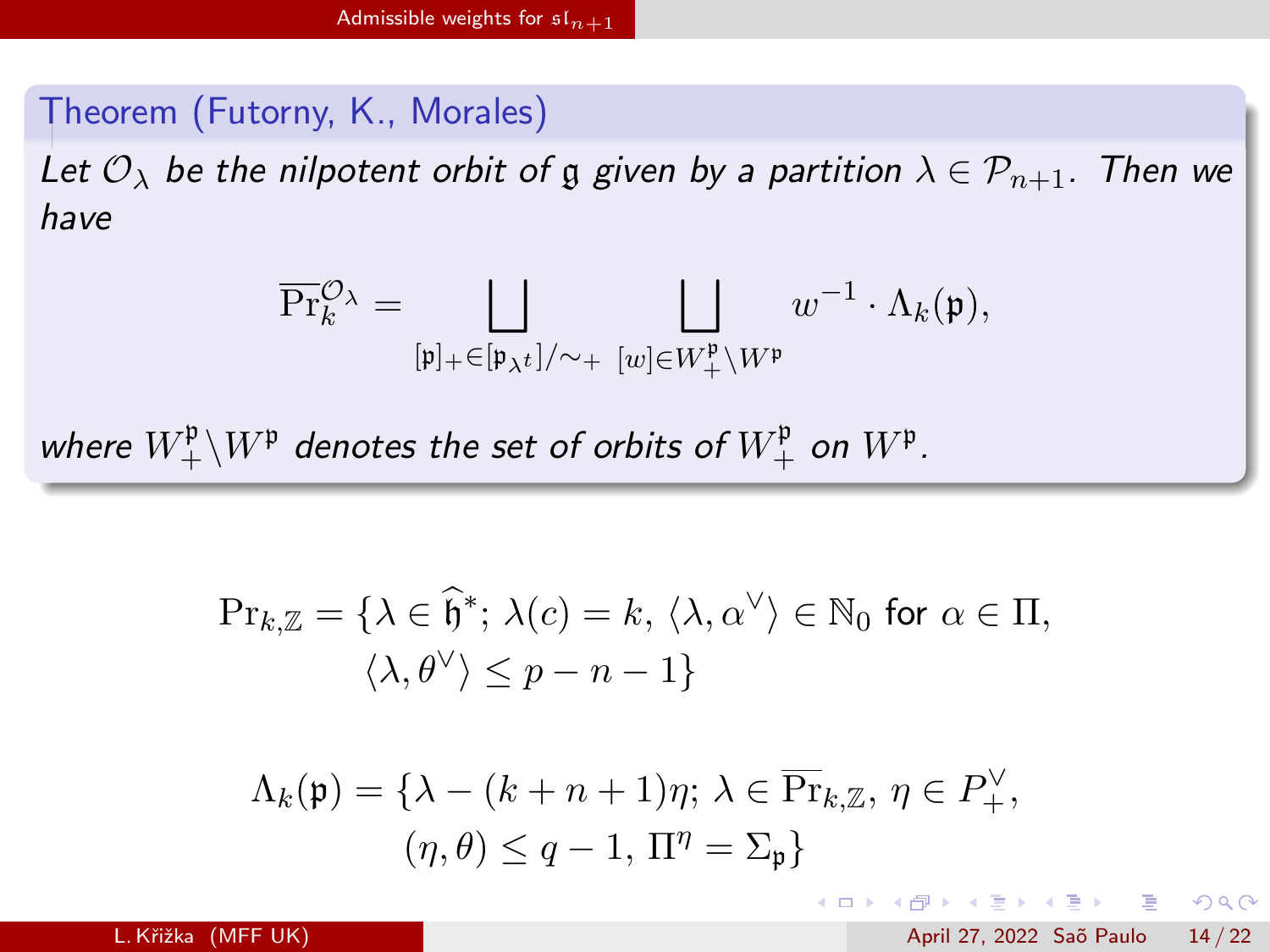#### [Examples](#page-14-0)

#### <span id="page-14-0"></span>Example 1

- $\bullet$   $\mathfrak{g} = \mathfrak{sl}_6$ ,  $\mathcal{O} = \mathcal{O}_{[4.2]}$
- $\mathfrak{p}_{[2,2,1,1]} = 0 \times 0 \times 0 \times 0$
- [p[2,2,1,1]] = { , , , , ,  $x \rightarrow 0$   $x \rightarrow 0$
- **•** Equivalence classes



L. Křižka (MFF UK) April 27, 2022 Saõ Paulo 15 / 22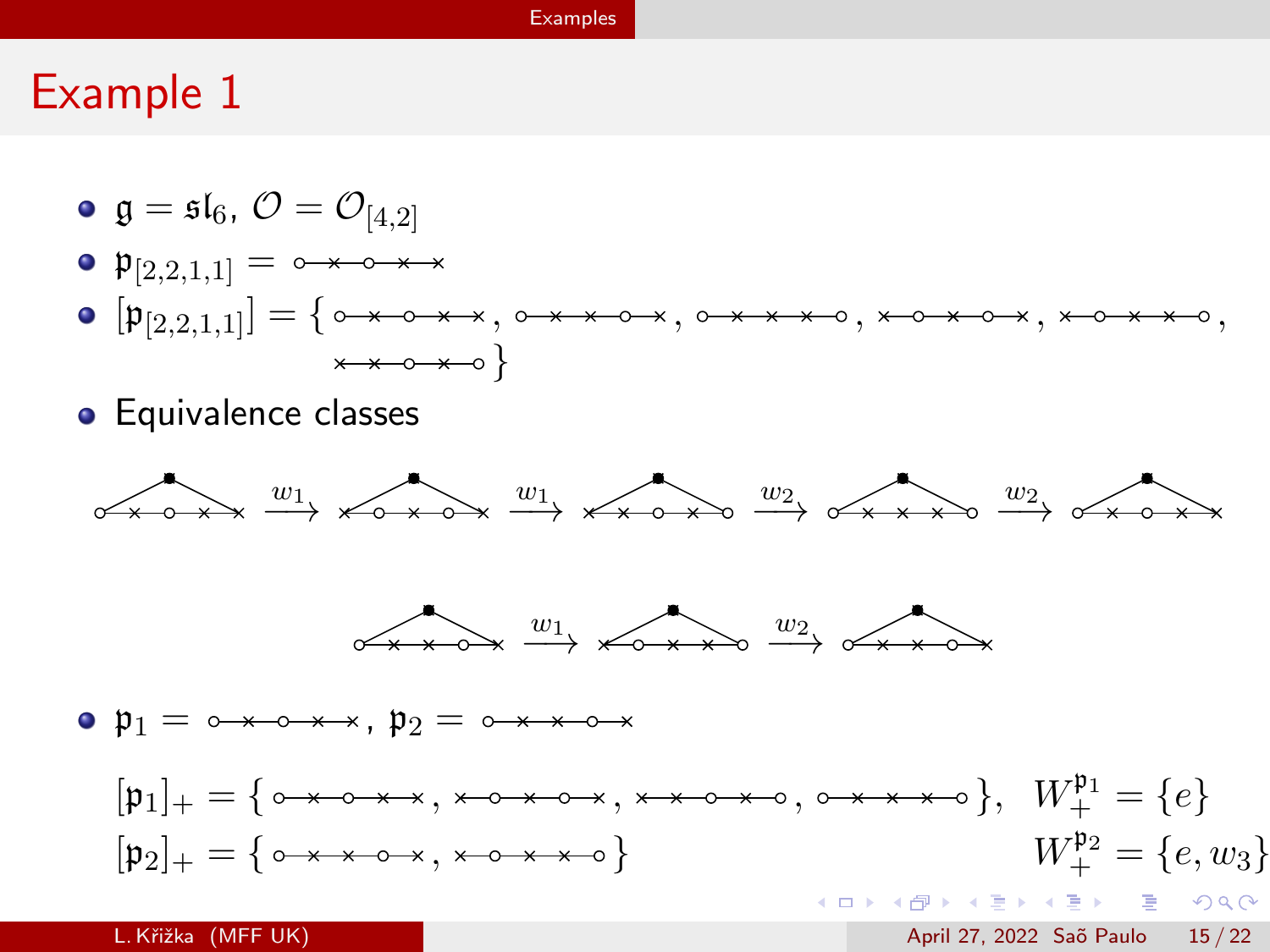• Admissible weights

$$
\overline{\Pr}_{k}^{\mathcal{O}} = \bigsqcup_{w \in W^{\mathfrak{p}_{1}}} w^{-1} \cdot \Lambda_{k}(\mathfrak{p}_{1}) \sqcup \bigsqcup_{[w] \in W_{+}^{\mathfrak{p}_{2}} \setminus W^{\mathfrak{p}_{2}}} w^{-1} \cdot \Lambda_{k}(\mathfrak{p}_{2})
$$

• Representative sets

$$
\Lambda_k(\mathfrak{p}_1) = \left\{ \lambda - \frac{p}{q} (a\omega_2 + b\omega_4 + c\omega_5); \lambda \in \overline{\Pr}_{k,\mathbb{Z}}, a, b, c \in \mathbb{N},
$$

$$
a + b + c \le q - 1 \right\}
$$

$$
\Lambda_k(\mathfrak{p}_2) = \left\{ \lambda - \frac{p}{q} (a\omega_2 + b\omega_3 + c\omega_5); \lambda \in \overline{\Pr}_{k,\mathbb{Z}}, a, b, c \in \mathbb{N},
$$

$$
a + b + c \le q - 1 \right\}
$$

一番

 $2990$ 

イロト イ部 トイヨ トイヨト

L. Křižka (MFF UK) April 27, 2022 Saõ Paulo 16 / 22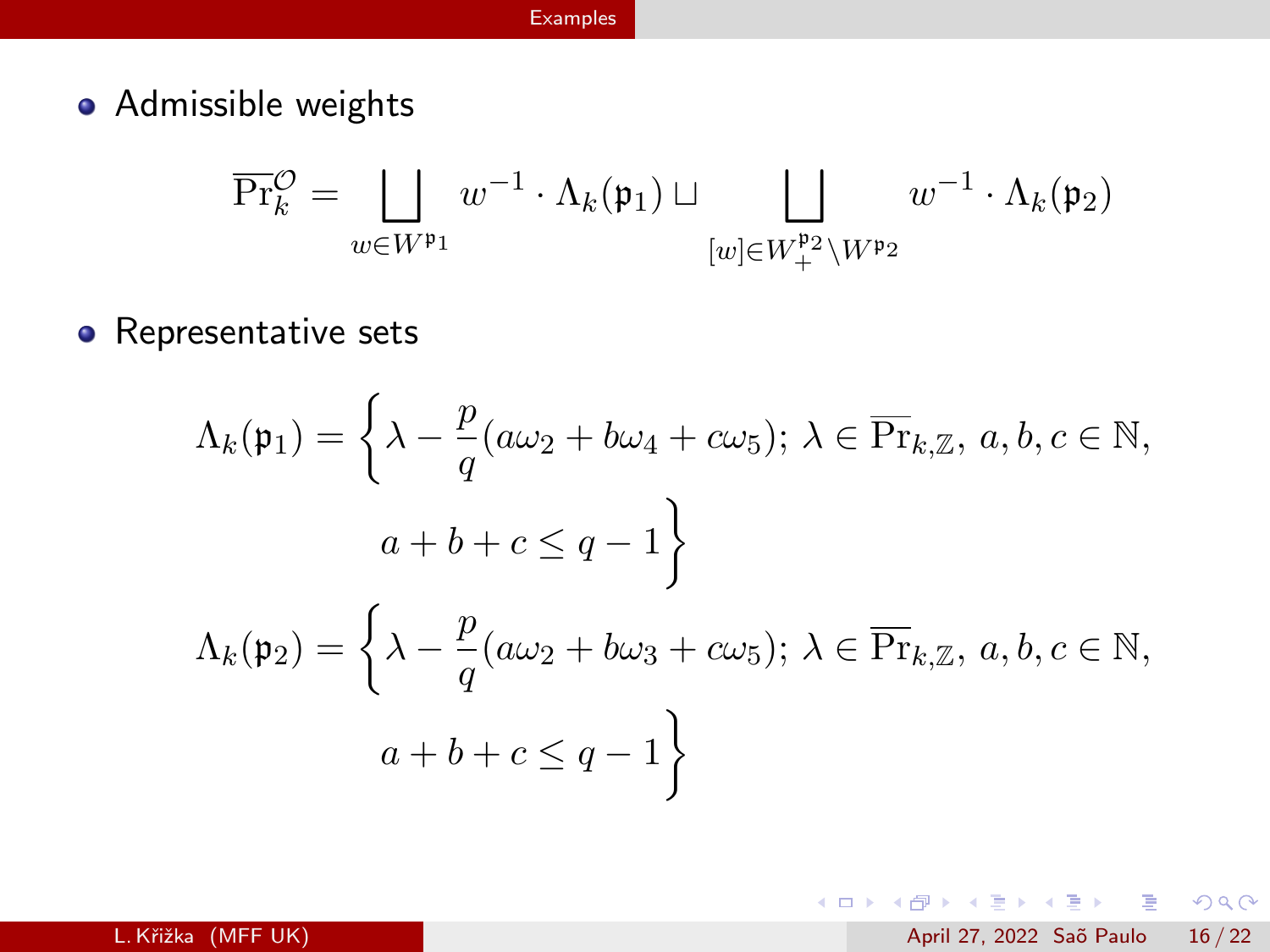#### [Examples](#page-14-0)

## Example 2

 $\bullet$ 

- $\bullet$  g =  $\mathfrak{sl}_3$ ,  $\mathcal{O} = \mathcal{O}_{[3]} = \mathcal{O}_{\text{reg}}$
- $\mathfrak{p}_{[1,1,1]} = \cdots = \mathfrak{b}$
- $[p_{[1,1,1]}] = {\{\star \to \}}$
- **•** Equivalence classes

$$
\bigtriangleup\stackrel{w_1}{\longrightarrow}\bigtriangleup,
$$

$$
[\mathfrak{b}]_+ = \{ \star \star \}, \quad W_+^{\mathfrak{b}} = \{ e, w_1, w_2 \} = W_+
$$

K ロ ▶ K 個 ▶ K 로 ▶ K 로 ▶ - 로 - K 9 Q @

L. Křižka (MFF UK) April 27, 2022 Saõ Paulo 17 / 22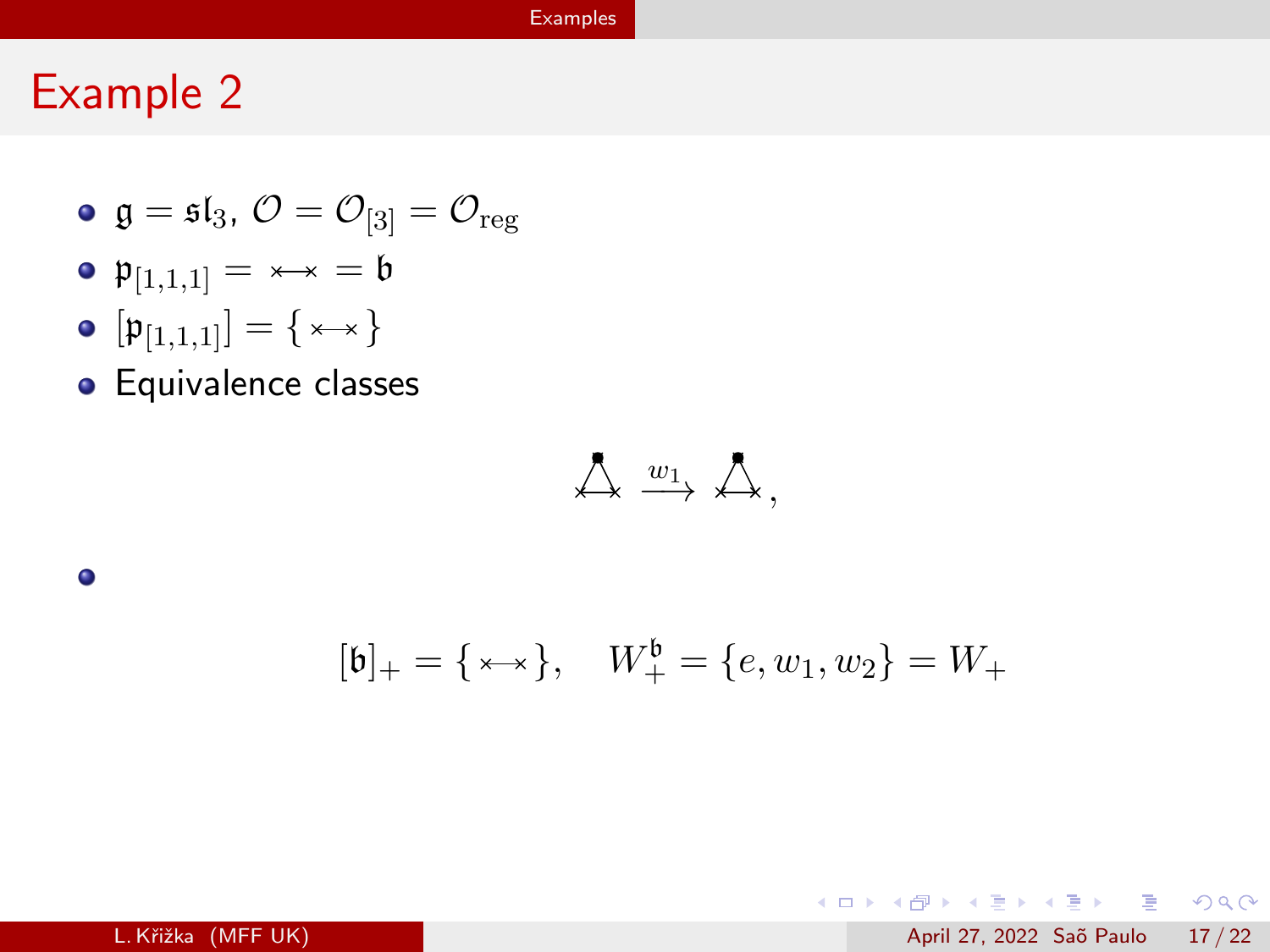• Admissible weights

$$
\overline{\Pr}^{\mathcal{O}}_k = \bigsqcup_{[w] \in W^{\mathfrak{b}}_+ \backslash W^{\mathfrak{b}}} w^{-1} \cdot \Lambda_k(\mathfrak{b})
$$

• Representative sets

$$
\Lambda_k(\mathfrak{b}) = \left\{ \lambda - \frac{p}{q} (a\omega_1 + b\omega_2); \ \lambda \in \overline{\Pr}_{k,\mathbb{Z}}, \ a, b \in \mathbb{N}, \ a + b \leq q - 1 \right\}
$$

• Hasse diagram for  $W^{\mathfrak{b}}$ 



 $\overline{\Pr}_{k}^{\mathcal{O}} = \Lambda_{k}(\mathfrak{b}) \sqcup s_{1} \cdot \Lambda_{k}(\mathfrak{b})$ 

 $\,$ 

÷

4 D F

 $QQQ$ 

画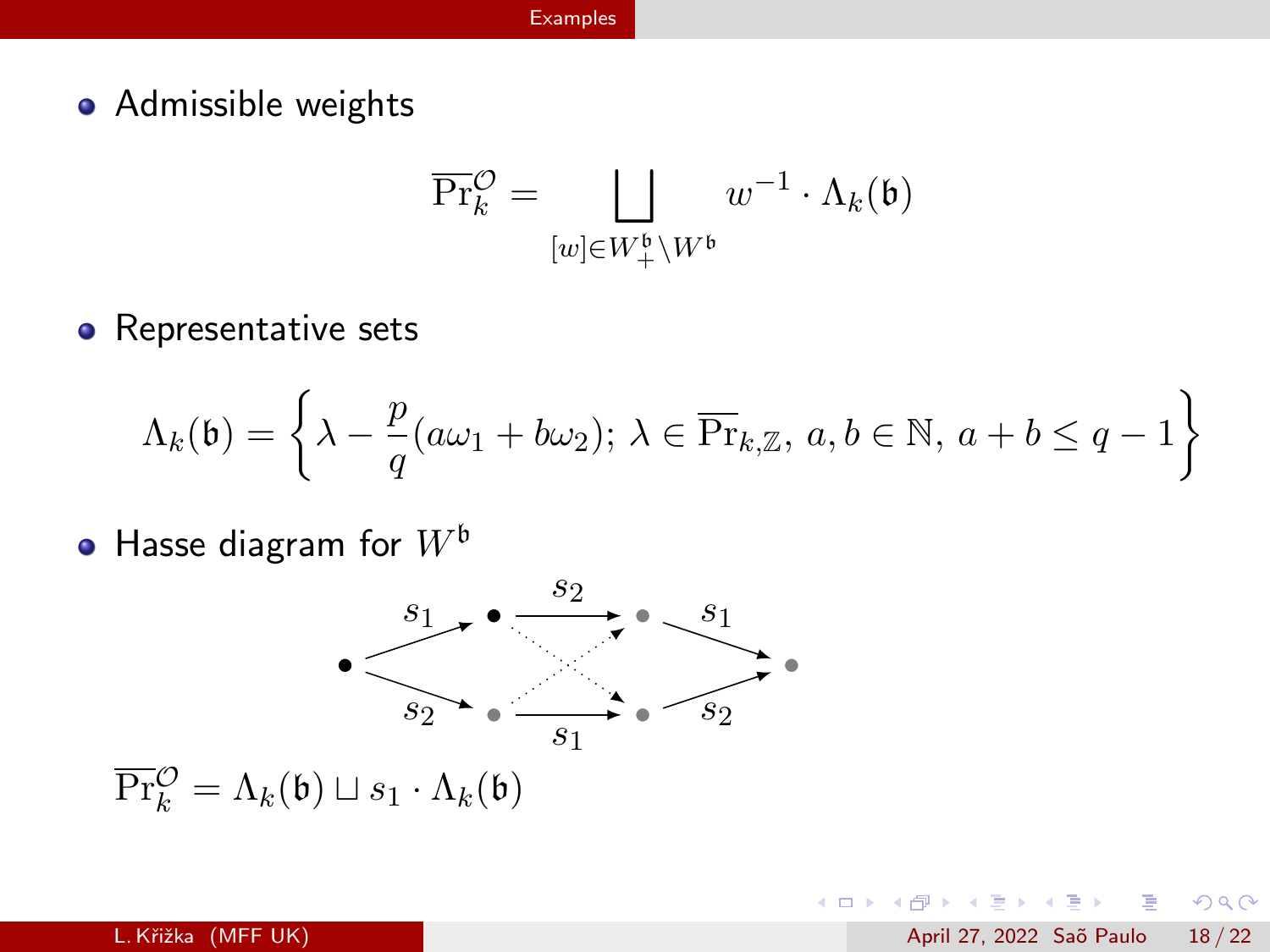# Example 3

- $\bullet$   $\mathfrak{a} = \mathfrak{sl}_4$
- Hasse diagram of nilpotent orbits

 $\mathcal{O}_{[1^4]}$  $\mathcal{O}_{[2,1^2]}$  6  $\mathcal{O}_{[2^2]}$  8  $\mathcal{O}_{[3,1]}$  10  $\mathcal{O}_{[4]}$  12 0  $\mathcal{O}$  dim  $\mathfrak{p}$ 

K ロ ▶ K 個 ▶ K 로 ▶ K 로 ▶ 『로 』 ◇ Q Q @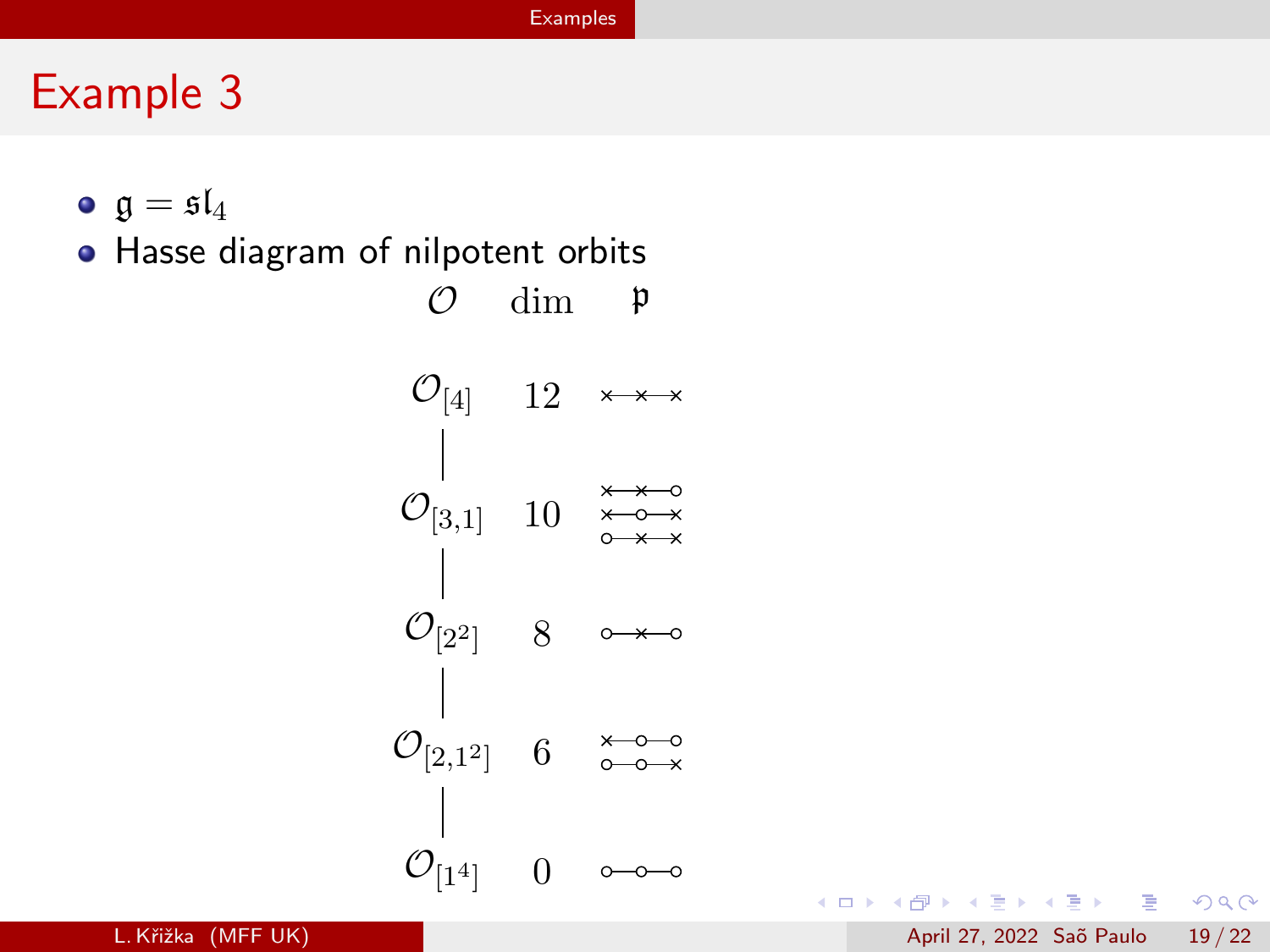#### [Examples](#page-14-0)

• Admissible weights

$$
\overline{\Pr}_{k} = \overline{\Pr}_{k}^{\mathcal{O}_{zero}} \sqcup \overline{\Pr}_{k}^{\mathcal{O}_{\text{min}}} \sqcup \overline{\Pr}_{k}^{\mathcal{O}_{\text{red}}} \sqcup \overline{\Pr}_{k}^{\mathcal{O}_{\text{subreg}}} \sqcup \overline{\Pr}_{k}^{\mathcal{O}_{reg}}
$$
\n
$$
\overline{\Pr}_{k}^{\mathcal{O}_{zero}} = \overline{\Pr}_{k,\mathbb{Z}},
$$
\n
$$
\overline{\Pr}_{k}^{\mathcal{O}_{\text{min}}} = \bigsqcup_{w \in W_{\text{min}}} w \cdot \Lambda_{k}(\mathfrak{p}_{\alpha_{1}}^{\max}), \quad W_{\text{min}} = \{e, s_{1}, s_{2}s_{1}, s_{3}s_{2}s_{1}\}
$$
\n
$$
\overline{\Pr}_{k}^{\mathcal{O}_{rect}} = \bigsqcup_{w \in W_{\text{rect}}} w \cdot \Lambda_{k}(\mathfrak{p}_{\alpha_{2}}^{\max}), \quad W_{\text{rect}} = \{e, s_{2}, s_{1}s_{2}\},
$$
\n
$$
\overline{\Pr}_{k}^{\mathcal{O}_{\text{subreg}}} = \bigsqcup_{w \in W_{\text{subreg}}} w \cdot \Lambda_{k}(\mathfrak{p}_{\alpha_{3}}^{\min}),
$$
\n
$$
W_{\text{subreg}} = \{e, s_{1}, s_{2}, s_{1}s_{2}, s_{2}s_{1}, s_{3}s_{2}, s_{1}s_{2}s_{1}, s_{3}s_{1}s_{2}, s_{3}s_{2}s_{1}, s_{2}s_{3}s_{1}s_{2}, s_{3}s_{1}s_{2}s_{1}, s_{2}s_{3}s_{1}s_{2}s_{1}\},
$$
\n
$$
\overline{\Pr}_{k}^{\mathcal{O}_{reg}} = \bigsqcup_{w \in W_{reg}} w \cdot \Lambda_{k}(\mathfrak{b}), \quad W_{reg} = \{e, s_{1}, s_{2}, s_{3}, s_{1}s_{2}, s_{1}s_{3}\}
$$

- 198

 $2990$ 

メロメ メ都 メメ きょくきょ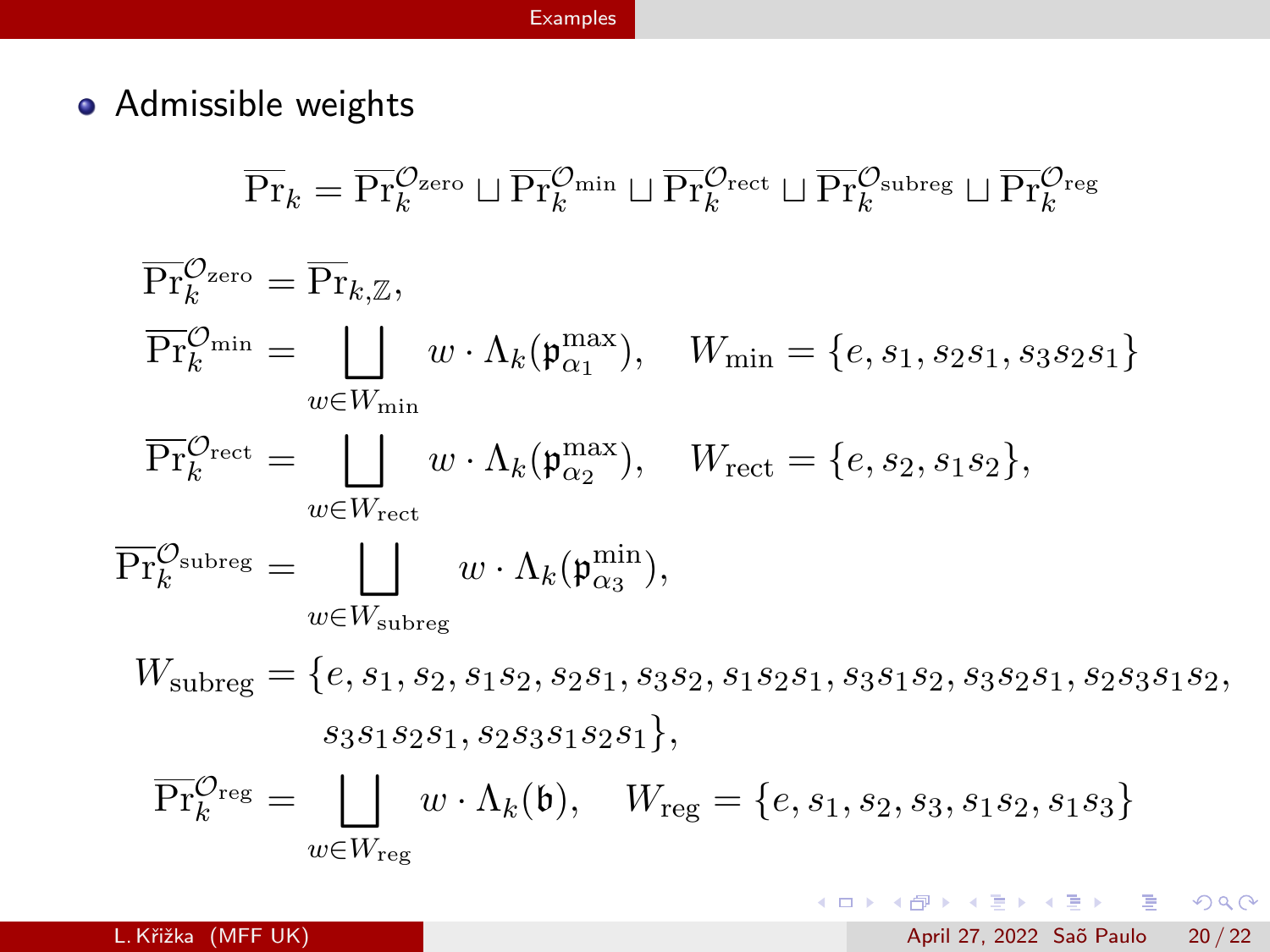#### [Examples](#page-14-0)

• Representative sets

$$
\overline{\Pr}_{k,\mathbb{Z}} = \{\lambda_1 \omega_1 + \lambda_2 \omega_2 + \lambda_3 \omega_3; \ \lambda_1, \lambda_2, \lambda_3 \in \mathbb{N}_0, \lambda_1 + \lambda_2 + \lambda_3 \le p - 4\}
$$
\n
$$
\Lambda_k(\mathfrak{p}_{\alpha_1}^{\max}) = \left\{\lambda - \frac{p}{q} a \omega_1; \ \lambda \in \overline{\Pr}_{k,\mathbb{Z}}, \ a \in \mathbb{N}, \ a \le q - 1\right\}
$$
\n
$$
\Lambda_k(\mathfrak{p}_{\alpha_2}^{\max}) = \left\{\lambda - \frac{p}{q} a \omega_2; \ \lambda \in \overline{\Pr}_{k,\mathbb{Z}}, \ a \in \mathbb{N}, \ a \le q - 1\right\}
$$
\n
$$
\Lambda_k(\mathfrak{p}_{\alpha_3}^{\min}) = \left\{\lambda - \frac{p}{q} (a \omega_1 + b \omega_2); \ \lambda \in \overline{\Pr}_{k,\mathbb{Z}}, \ a, b \in \mathbb{N}, \ a + b \le q - 1\right\}
$$
\n
$$
\Lambda_k(\mathfrak{b}) = \left\{\lambda - \frac{p}{q} (a \omega_1 + b \omega_2 + c \omega_3); \ \lambda \in \overline{\Pr}_{k,\mathbb{Z}}, \ a, b, c \in \mathbb{N}, \ a + b + c \le q - 1\right\}
$$

K ロ ▶ K @ ▶ K 할 ▶ K 할 ▶ ① 할 → ① 의 ①